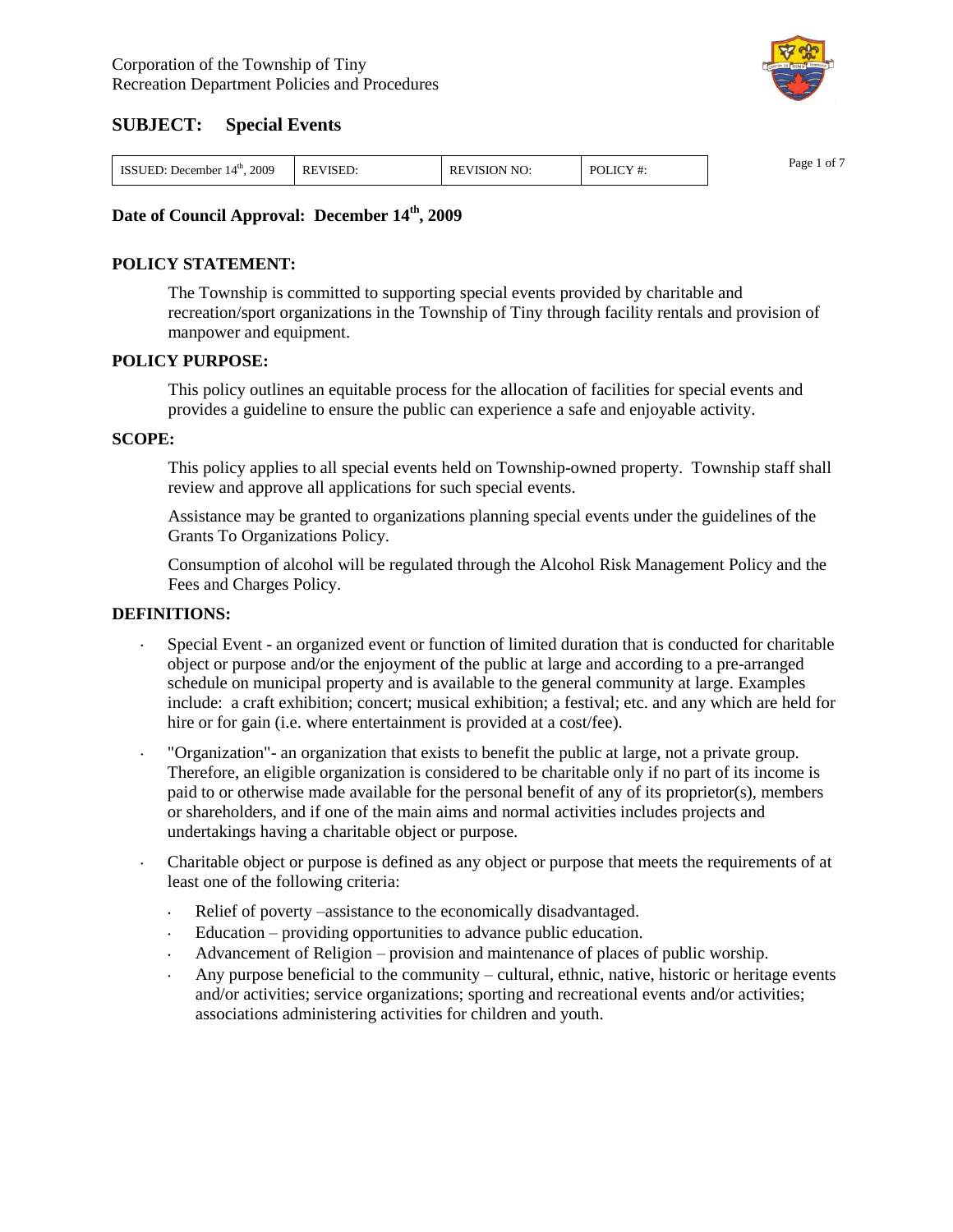

| <b>REVISED:</b><br>2009<br>a ICY.<br>ISSUED: 1<br>14 <sup>th</sup><br><b>REVISION</b><br>$\mathsf{N}$ NO.<br>P∩I<br>December<br>L #:<br>. |  |  |  |  | Page<br>2 of |
|-------------------------------------------------------------------------------------------------------------------------------------------|--|--|--|--|--------------|
|-------------------------------------------------------------------------------------------------------------------------------------------|--|--|--|--|--------------|

### **PERMIT REQUIREMENTS:**

- Exhibition/Festival and Special Event:
	- $\ddot{\phantom{0}}$ Each applicant shall file with the Recreation Department:

A completed and signed application accompanied by a Rental Deposit.

Copy of corporate documents confirming the group is organized if requested by the Recreation Department.

- $\ddot{\phantom{a}}$ A letter from the Ontario Provincial Police advising they have been made aware of the special event and are satisfied with security precautions being taken by the applicant.
- $\mathbf{L}^{\text{max}}$ A letter or certificate from the Health Department advising they have no objection and satisfactory arrangements have been made to ensure compliance with all health legislation and regulations.
- $\mathbf{L}$ A site/fire plan for the special event which shall include the procedures for sounding the fire alarm, notifying the Fire Department, the evacuation of the occupants and confining, controlling and extinguishing the fire, outlining the area to be used, the entry and exit points, the parking and internal roadways, the areas upon which any permanent or temporary building or structure are to be set up, and the areas where lavatory and washing facilities are to be set up, and set plan will be circulated to the Manager of Public Works and Fire Chief/Deputy Fire Chief for approval.
- Any plans or documentation requested by the Township of Tiny shall be received in the  $\ddot{\phantom{0}}$ applicable department at least 10 days prior to the event and any required inspection must be scheduled no less than 5 working days prior to the event.
- For each place or premise for which the application is being made, Commercial General Liability Insurance, coverage against bodily injury or property damage losses suffered by others because of the acts or omissions of the applicant and endorsed to the effect that the Recreation Department shall be given at least five (5) days notice in writing of any cancellation, expiration or variation in the amount of the policy, and insuring in at least the following amounts:
	- In the case of bodily injury or death to a limit of \$2,000,000 (exclusive of interest and costs), against all claims for personal injury, including injury resulting in death and property damage, with an inclusive limit of not less than \$2,000,000. The policy or certificate of insurance shall be endorsed to the effect that the Township is named as an additional insured if the special event is to take place on Township property.
	- Depending on the event(s), the Township may require other types of insurance. The insurance policy may require the inclusion of cross liability, contractual liability, and other types of coverage as deemed necessary.
	- In the case where alcohol is being served (none of the facilities have permanent liquor licenses), the applicant and/or owner/lessee of the property shall acquire a Special Occasion Permit issued by the Liquor Control Board of Ontario and provide a copy of same to the Recreation Department. The procedure outlined Township Alcohol Risk Management Policy shall be followed.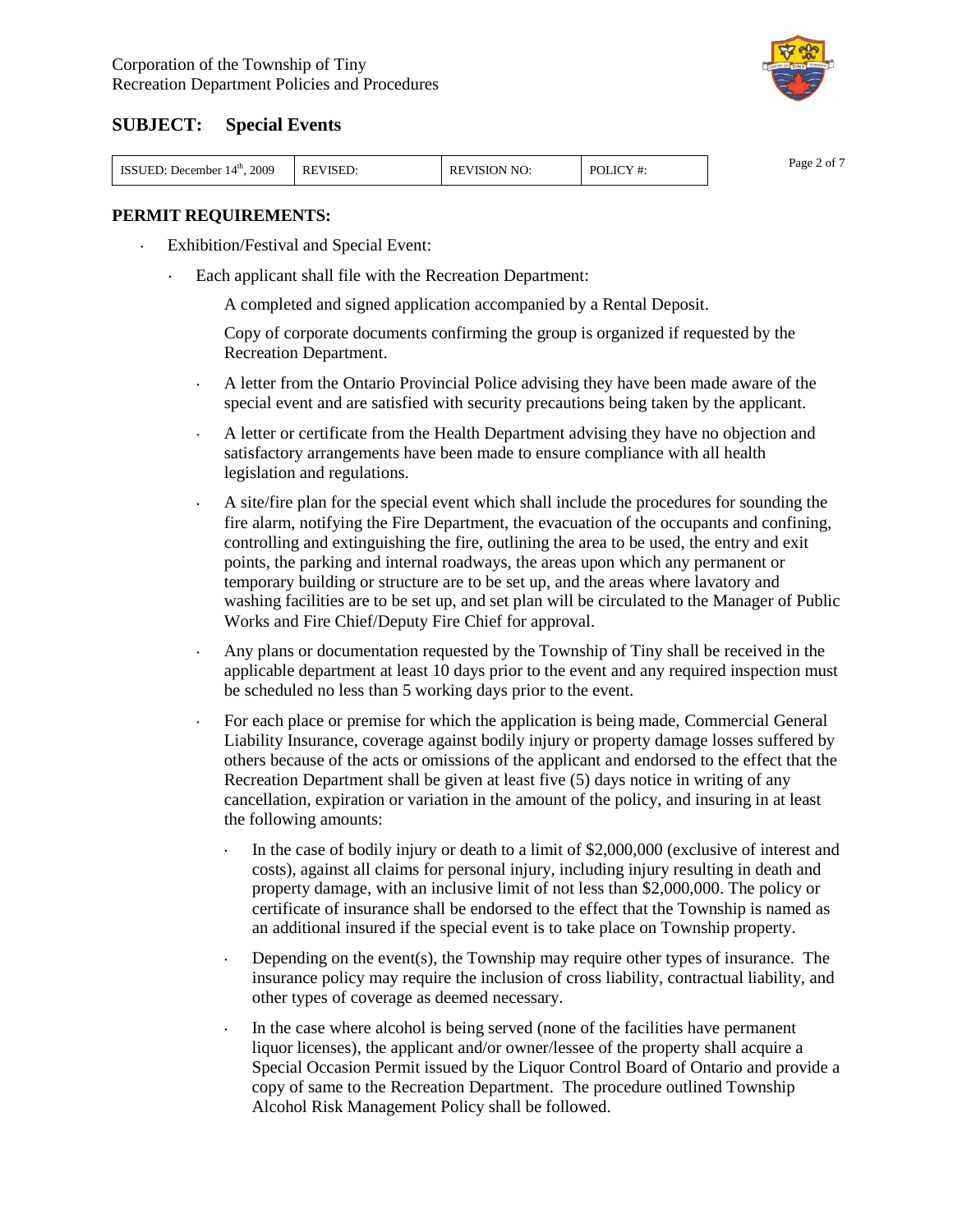

| . 2009<br>ISSUED: December $14th$ . | <b>REVISED:</b> | <b>REVISION NO:</b> | POLICY #: | $\sim$ $-$<br>Page<br>$3 \text{ of}$ |
|-------------------------------------|-----------------|---------------------|-----------|--------------------------------------|
|-------------------------------------|-----------------|---------------------|-----------|--------------------------------------|

- If electrical hook-ups are required, the Township shall retain its own contractor to do the electrical work – groups are then charged directly.
- No permit shall be granted under this policy until the applicant deposits with the Township  $\ddot{\phantom{0}}$ Treasurer a security deposit in an adequate amount, such amount to be fixed by the Township, sufficient to repair minor damages, cleaning of buildings and grounds after such special event has terminated so that the grounds may be restored to its previous state without cost to the Township of Tiny.
- Every user shall, if deemed required by the Township, hire at his own expense, independent security personnel to monitor the attendees to ensure orderly conduct and compliance with the provisions of this by-law. Every Permit Holder shall:
	- Be responsible for supervising, overseeing and maintaining orderly conduct; not permit any person to create a disturbance or cause undue noise while on the premises; keep the premises in a clean, neat and sanitary condition, free from fire hazards or any other hazards; ensure that staff have received instruction in the use of the fire-fighting equipment provided at special event; provide instruction to the staff outlining their responsibilities under the plan as approved by the Manager of Public Works and the Fire Chief/Deputy Fire Chief.
- In cases where the Permit Holder requires assistance from Township staff and/or requires the  $\ddot{\phantom{0}}$ use of Township-owned equipment and supplies, fees will be determined by the Recreation Department based on the requirements of each event.
- The Permit Holder shall provide at its own expense portable washroom facilities (if existing  $\ddot{\phantom{0}}$ Township facilities are not adequate).
- This policy shall not apply to any special event which is sponsored or hosted by the  $\ddot{\phantom{0}}$ Township.

### **PROCEDURES:**

- Fees and Charges:  $\ddot{\phantom{0}}$ 
	- $\mathcal{L}^{\text{max}}$ The Township Fees and Charges Policy will be used to set fees for Special Events.
	- $\mathcal{L}^{\text{max}}$ Fees and charges may be revised and/or adjusted from time to time due to changes in legislation and/or during times of escalating operating costs. In this circumstance, existing agreements/contracts with program participants and facility users will be honoured through to program and/or contract expiration dates.
	- The balance of the total fees shall be paid in full not less than forty-eight hours (48  $\ddot{\phantom{a}}$ hours) prior to the scheduled event or activity unless otherwise approved by the Recreation Department.
- The Permit Holder shall be responsible for conforming to any applicable fire code  $\bullet$  . requirements.
- $\ddot{\phantom{0}}$ In cases of cancellation of any event or activity by the Permit Holder the Rental Deposit will not be refunded, but the Security Deposit will be refunded in full.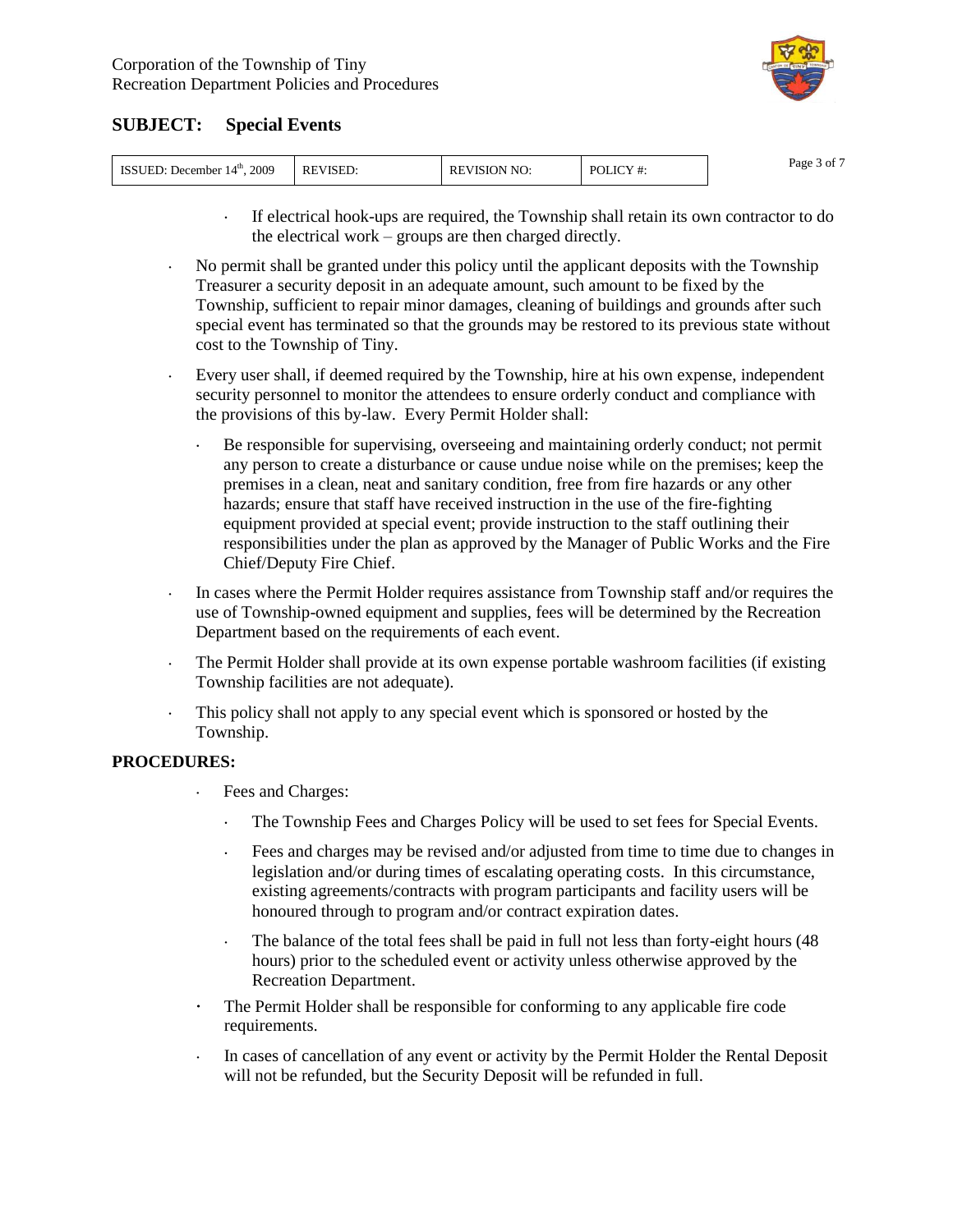

| 2009<br><b>ISSUED:</b><br>December $14^{\text{th}}$ | <b>REVISED:</b> | <b>REVISION NO:</b> | POLICY#: | Page<br>0t |
|-----------------------------------------------------|-----------------|---------------------|----------|------------|
|-----------------------------------------------------|-----------------|---------------------|----------|------------|

- 
- The Township of Tiny reserves to itself complete and exclusive rights to regulate the sale  $\ddot{\phantom{0}}$ of all goods and services sold or conducted on Township-owned property, including concessions, souvenirs, programs, parking permits etc. The sale of such items is prohibited without the written permission of the Recreation Department.
- The right to grant a franchise to a third party for the sale of all goods specified is held exclusively by the Township of Tiny and no payment, fee, percentage or other remuneration shall accrue to the applicant/permit holder as a result of such a franchise without the express permission of the Recreation Coordinator.
- This policy outlines the process by which permit applications will be received and processed. The following procedures will apply in all cases:
	- Permit users shall request the use of facilities through the Township offices or by completing the Township Special Event Application Form under the conditions and within the timeframes outlined herein and of the Facility Permitting Policy.
	- $\mathbf{L}^{\text{max}}$ The Recreation Department will verify that the facilities are available on the dates requested prior to processing the Special Event Application form.
	- Each such request shall be judged on its own merit in the view of the Recreation Department using the following general criteria:
		- There is a demonstrated benefit to businesses, residents and visitors to the Township of Tiny.
		- The proposed use of property will not unreasonably interfere with the normal use of the property by the municipality or general public.
		- The proposed activity does not present a safety or health risk to participants,  $\mathcal{L}^{\pm}$ spectators or general public.
		- The proposed activity is compatible with the surrounding area or neighbourhood, giving consideration to acceptable increases in noise, traffic, crowd and other municipal concerns.
		- Municipal resources necessary to support the intended use are available.
	- A conditional approval of the application shall be made by the Township Recreation Department following completion of the Special Event Application.
	- $\ddot{\phantom{0}}$ Upon conditional approval of the application, the Recreation Department may prepare a report for information for Township Council. The applicant may request a deputation to the Council meeting.
	- Following approval by the Recreation Department, the applicant shall pay the required security deposit and rental fee and obtain the documentation required under the Permit Requirement section of this policy and if required a Special Occasions Permit from the Liquor Licensing Board of Ontario. This documentation shall be submitted to the Recreation Department within 14 days before the event. Any extensions to this time period shall be requested in writing from the Recreation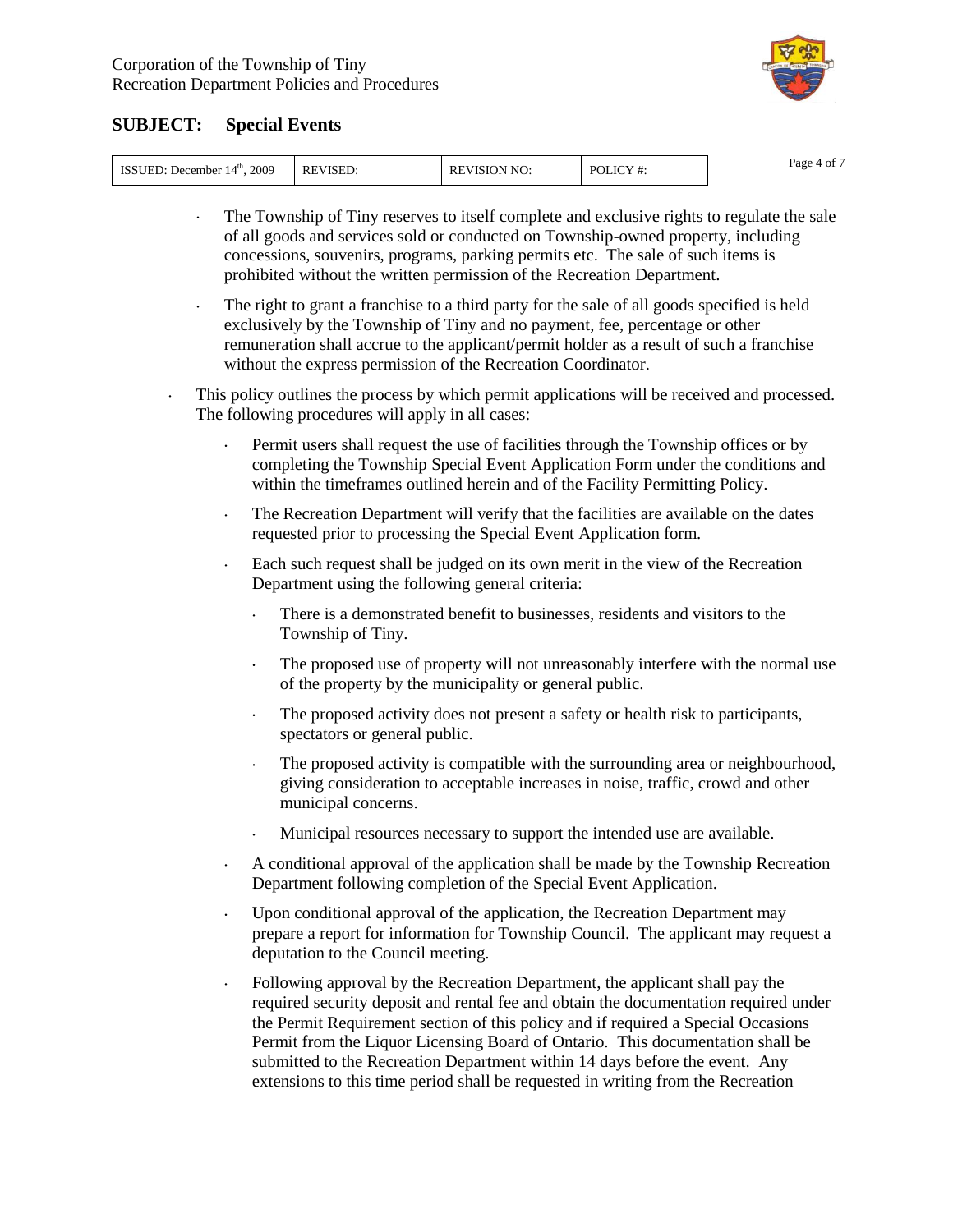

| .2009<br>ISSUED: December $14th$ , | <b>REVISED:</b> | <b>REVISION NO:</b> | POLICY#: | $\sim$ $-$<br>Page 5 of |
|------------------------------------|-----------------|---------------------|----------|-------------------------|
|------------------------------------|-----------------|---------------------|----------|-------------------------|

Department. In the cases where this deadline is not achieved by the applicant, the facility will be made available to the community.

- Upon receipt of the documentation required under the Permit Requirement section of this policy, a final approval of the permit will be granted by the Township.
- $\mathcal{L}^{\text{max}}$ Official Township receipts will be completed for each permit transaction involving the exchange of money.
- At any time before and/or during the special event that the user fails to comply with  $\mathbf{r}$ the provisions of the permit contract, the CAO on the advice of the Recreation Department may at any time revoke or suspend the special event permit.
- Within 2 days following the special event, Township Public Works and Recreation Department staff will complete an inspection of the facility to determine the extent to which the user fulfilled commitments for facility cleanup. In the event that no work is required by Township staff, the security deposit shall be returned in full to the user.

### **APPEALS:**

- If the applicant is not satisfied with the decision of the Recreation Department and wishes to  $\ddot{\phantom{0}}$ appeal the decision the following Appeal process shall be initiated:
	- $\mathbf{L}$ The applicant shall submit a written explanation of his/her views on the Recreation Department's decision to the Recreation Coordinator.
	- The Recreation Coordinator will meet with the applicant to discuss the rationale for the  $\epsilon$ decision.
	- If the applicant is not in agreement with the results of this meeting, a meeting with the  $\mathbf{r}$ CAO can be requested.
	- If the applicant is not satisfied with the results of the meeting with the CAO, a deputation at Town **C**ouncil can be requested. Council Deputations bylaw will guide this process.
	- Council's decision will be final.

### **RELATED DOCUMENTATION:**

- $\ddot{\phantom{a}}$ Alcohol Use Policy
- Township of Tiny Licensing Bylaw #06-102  $\mathcal{L}^{\text{max}}$
- Fees and Charges Policy
- Facility Permitting Policy  $\mathbf{L}^{(1)}$
- Grants to Organizations Policy  $\mathcal{L}^{(1)}$

### **Sources of Information:**

- Township of Tiny Licensing Bylaw #06-102  $\sim$
- Township of Tay
- Town of Wasaga Beach
- Town of Penetanguishene $\ddot{\phantom{0}}$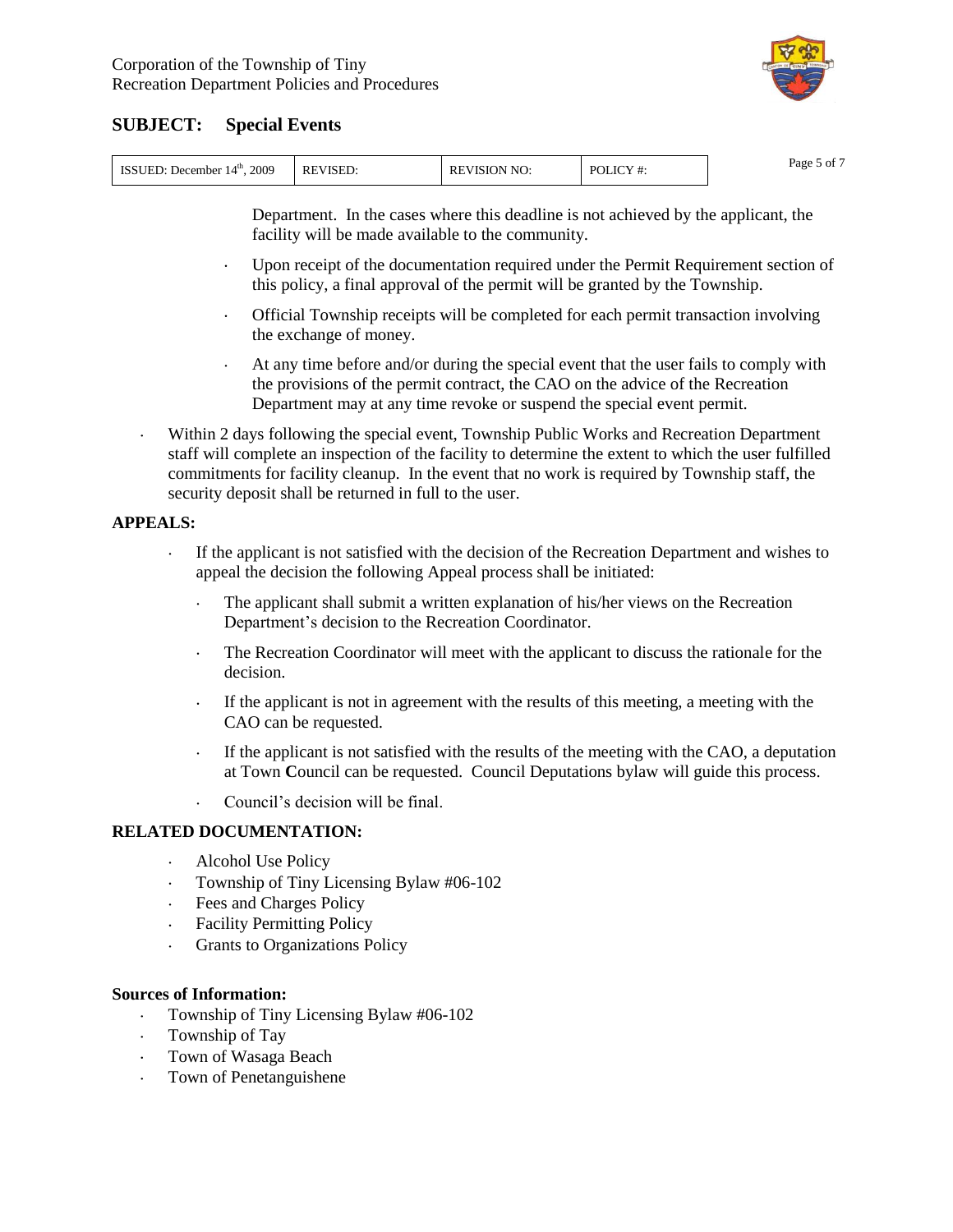

| 2009<br><b>REVISED:</b><br>ICY<br>14 <sup>th</sup><br>ISSUEI<br><b>REVISION</b><br>$\sqrt{N}$ NO:<br>P∩I<br>.<br>December<br>1 #.<br>. |  |  |  |  | Page<br>to of |
|----------------------------------------------------------------------------------------------------------------------------------------|--|--|--|--|---------------|
|----------------------------------------------------------------------------------------------------------------------------------------|--|--|--|--|---------------|

### **Exhibition and Special Event Permit Application Checklist**

Facility:

Proposed Use: Area(s), buildings, equipment required: Expected Attendance: Special Requirements:

- □ Liquor License
- Portable Washrooms
- Municipal Financial Support
- Municipal Manpower and Equipment
- $\Box$  Picnic Tables #
- $\Box$  Tables #
- $\Box$  Chairs #
- $\Box$  Garbage cans #
- $\Box$  Snow fence rolls  $\qquad \qquad \#$
- $\Box$  Traffic barricades #
- □ Staging size  $\Box$  Electrical details:

Event Requirements:

- Insurance
- $\Box$  Health unit approval
- Vendor permit
- □ Liquor license
- **Tent permit**
- □ Traffic control
- **Barricades**
- Road closure
- $\Box$  Special parking arrangements
- D Lottery license
- **CERT** or ambulance
- **OPP** or security

Ontario Provincial Police Requirements: